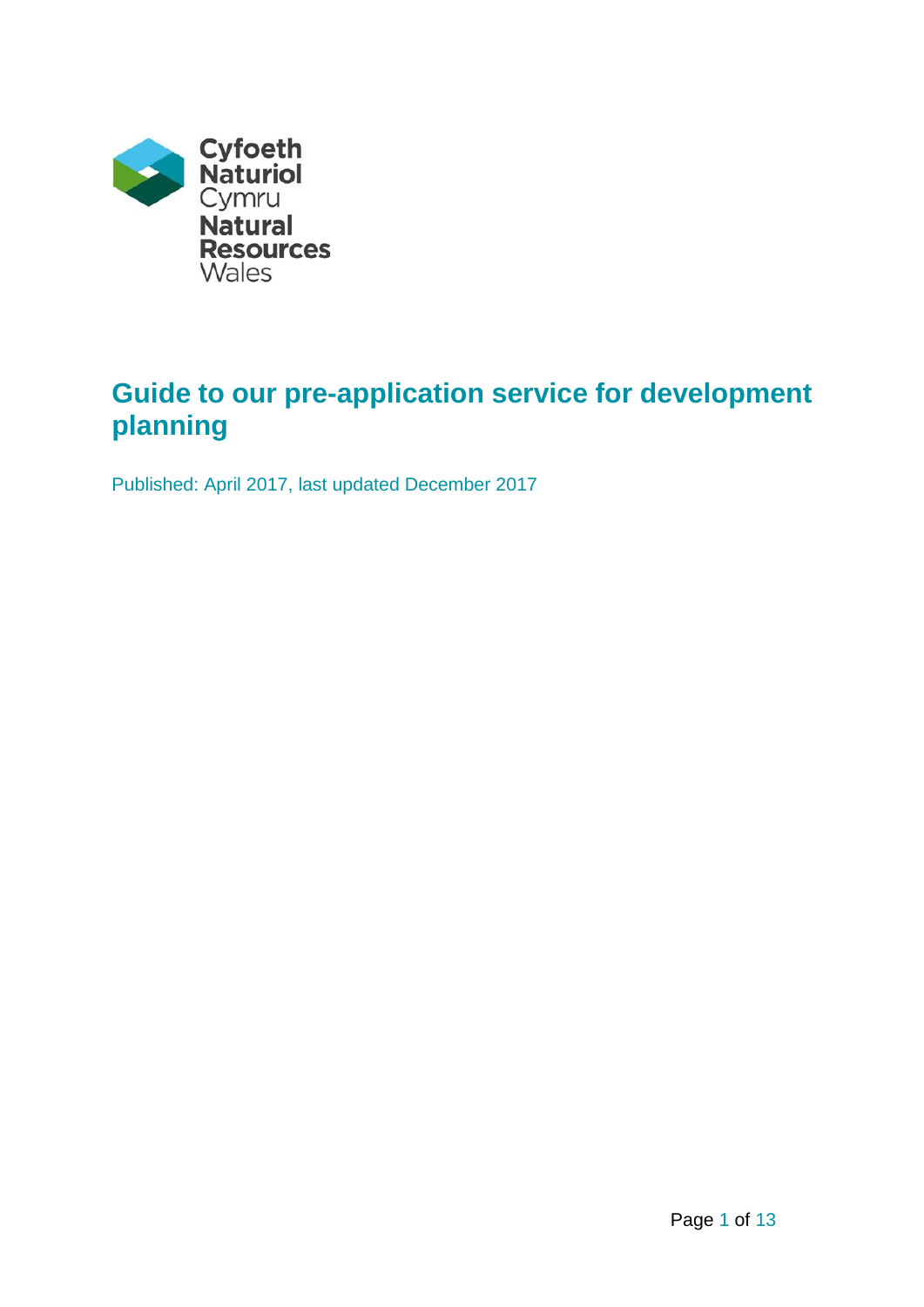#### **Version History:**

| <b>Document</b><br><b>Version</b> | <b>Date</b><br><b>Published</b> | <b>Summary of Changes</b>                                                                     |
|-----------------------------------|---------------------------------|-----------------------------------------------------------------------------------------------|
| 1.0                               | April 2017                      | Document created                                                                              |
| 1.1                               | <b>June 2017</b>                | Added links to T&C's, webforms and DNS guidance                                               |
| 1.2                               | <b>July 2017</b>                | Made changes to clarify the scope of pre-application<br>advice                                |
| 1.3                               | August 2017                     | Clarified time required to respond to requests                                                |
| 1.4                               | December<br>2017                | Clarified information to be supplied for quotation<br>Clarified the scope of the free opinion |

Review Date: March 2018

## **Notice**

All Natural Resources Wales Guidance Notes are covered by copyright. Please be aware that the use of any material within this document must be carried out in line with the NRW Copyright Statement and Disclaimer Standard Notice, a copy of which is available from the Access to Information Team on [accesstoinformationteam@naturalresourceswales.gov.uk.](mailto:accesstoinformationteam@naturalresourceswales.gov.uk) Any re-use of this information will be determined by the Re-use of Public Sector Information Regulations 2005, again details available from the Access to Information Team**.**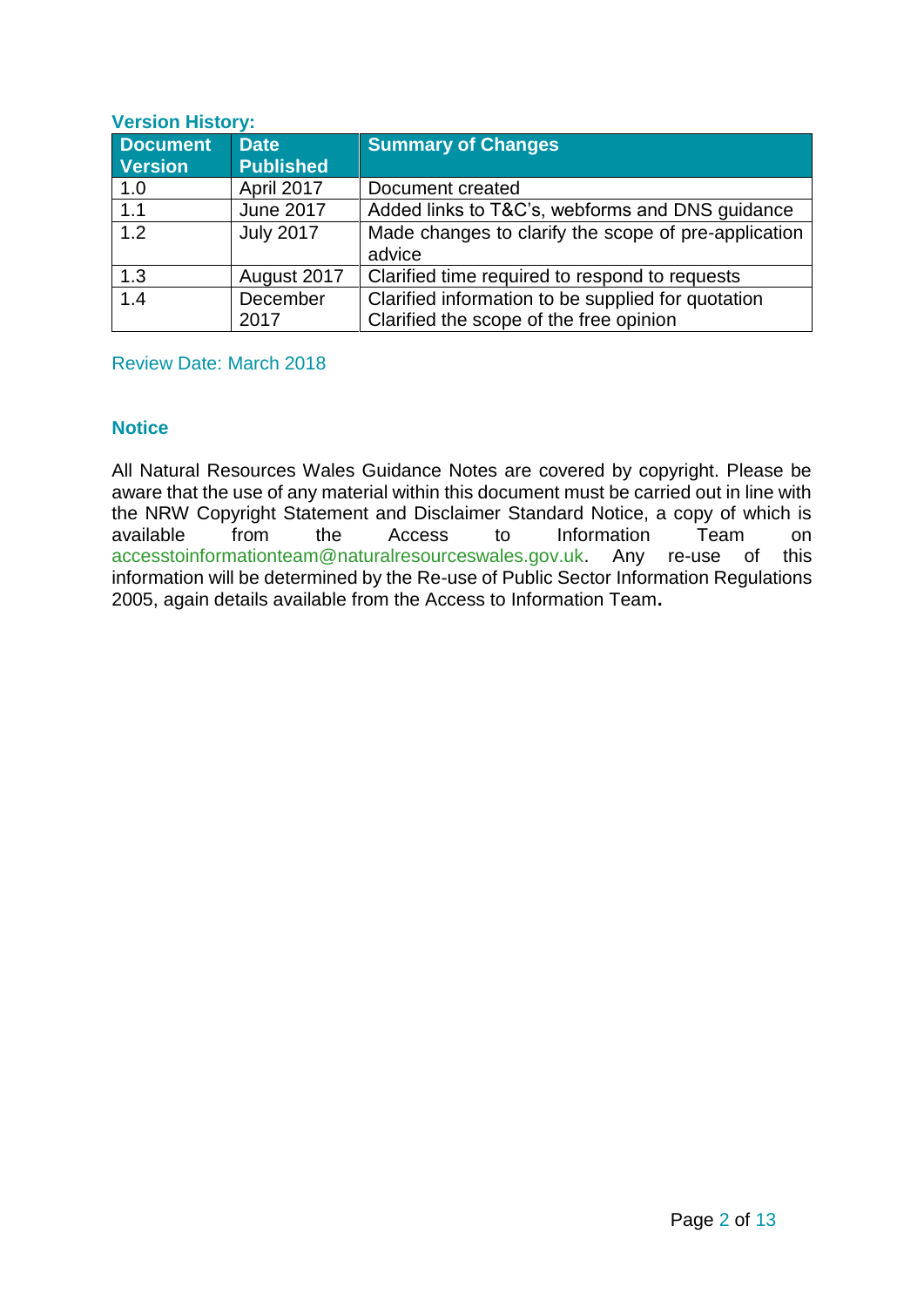## **Purpose**

This guide provides an overview of the service that Natural Resources Wales (NRW) can provide during the development planning process. It is aimed at developers and other customers who are in the process of developing a planning application, or other development consent, and want advice from NRW before submitting an application to the appropriate planning authority.

The guide sets out what types of advice are available free of charge and which can be obtained for a fee. It also explains how the process of requesting advice works in practice and the terms and conditions under which we offer our services.

This guide should be used alongside other topic based guidance notes on our role in the development planning system, which can be accessed through our website.

Please note: This document focusses on the advice we provide as part of our role as an adviser in the development planning system. NRW also has a role as a regulator, which is not covered in this document. More information and guidance on our regulatory service can also be found on our website: <https://naturalresources.wales/how-we-regulate-you/?lang=en>

## **Contents**

This document provides information on the following topics:

| <b>Section</b> |                                                | Page |
|----------------|------------------------------------------------|------|
|                | Purpose                                        | 3    |
|                | Overview                                       | 4    |
| $\overline{2}$ | When to consult us                             | 4    |
| 3              | Our service at the pre-application stage       | 4    |
|                | Table 1: NRW's services at the pre-            | 6    |
|                | application stage                              |      |
| $\overline{4}$ | Preliminary opinion                            |      |
| 5              | The Discretionary Planning Advice Service      | 8    |
| 6              | Our statutory advice                           | 10   |
| $\overline{7}$ | Feedback on our service                        | 11   |
| Annex 1        | How to contact us                              |      |
|                | Annex 2   Definition of a substantive response |      |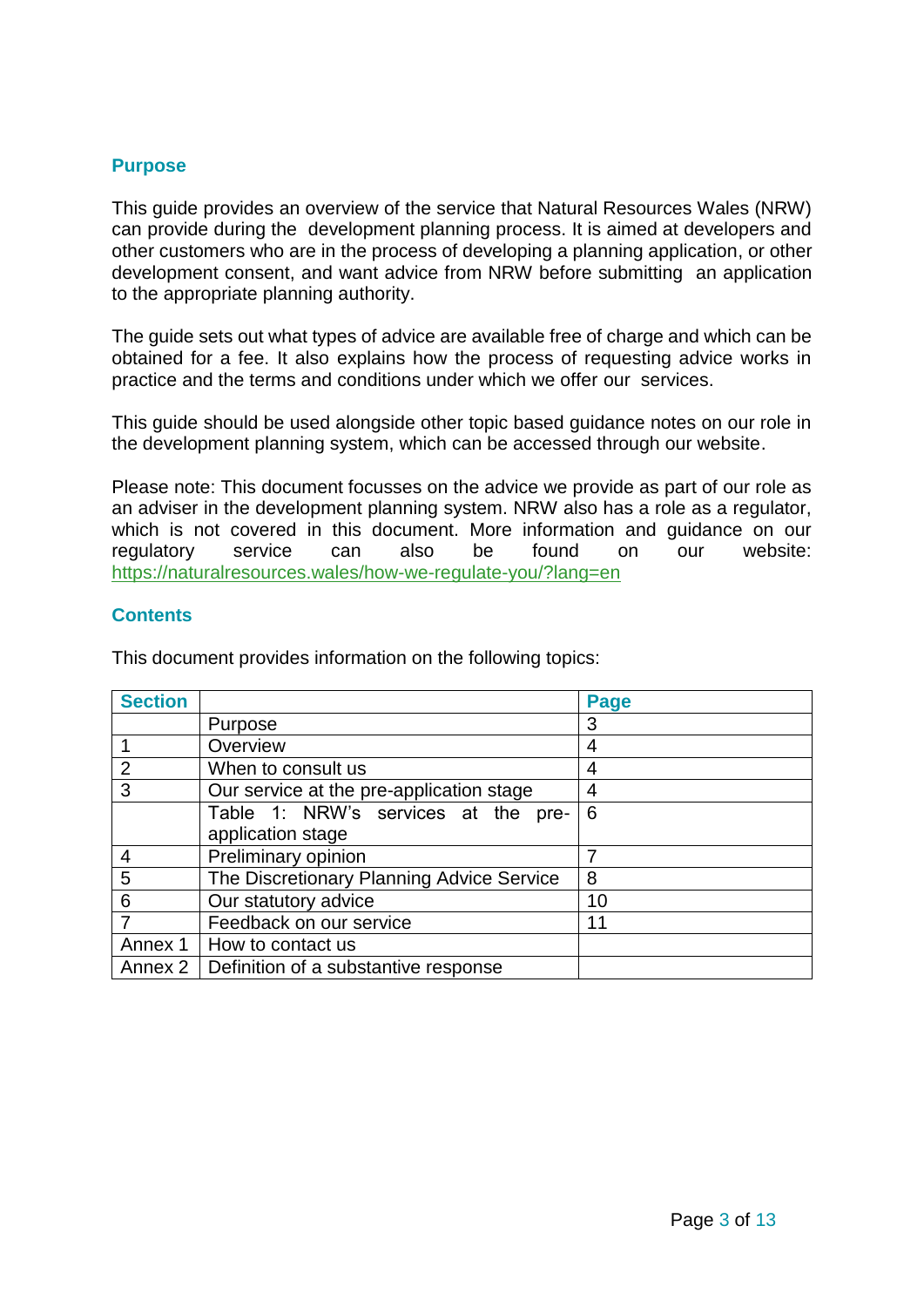## **1. Overview**

Natural Resources Wales (NRW) is a statutory consultee in the development planning process. In this capacity we advise both applicants and planning authorities on the potential impact of development proposals on Wales' environment and natural resources. We also advise on the potential consequences of hazards, such as flood risk, to and from development.

We value the importance of engagement with developers throughout the development planning process as this can result in better environmental outcomes and can help to minimise costly delays for our customers For these reasons we encourage you to talk to us throughout the process of developing your planning application.

This document explains the level of service that you can expect to receive from us. Certain aspects of our service fall under our statutory duties in the development planning system and are provided for free, whereas others are optional and available for a fee.

For the purpose of this document, pre-application advice is defined as any advice you may request from NRW before submitting an application to the relevant planning authority. This includes advice in relation to planning applications (e.g. full, outline, reserved matters and variations of conditions- applications) as well as advice related to requests for the discharging of conditions.

## **2. When to consult us**

Our involvement in the development planning process is triggered by a number of factors, including the scale and impact of the development, the requirement for an Environmental Impact Assessment, and the location of the development. We have produced a priority checklist list which explains the types of cases we respond to. This list can be accessed here: [https://naturalresources.wales/media/5271/150302](https://naturalresources.wales/media/5271/150302-natural-resources-wales-and-planning-consultations-final-eng.pdf) [natural-resources-wales-and-planning-consultations-final-eng.pdf](https://naturalresources.wales/media/5271/150302-natural-resources-wales-and-planning-consultations-final-eng.pdf)

The services set out in this document are available for all development proposals, provided these meet at least one of the criteria on the checklist.

## **3. Our service at the pre-application stage**

Most of our duties and responsibilities in the development planning process are towards the relevant planning authority. Our duties towards you, as a developer, are more limited and are set out in legislation. For certain types of development proposals you are required to consult us and, as part of our statutory duties, we are required to provide a substantive response to those consultations. This process is explained further in section 6.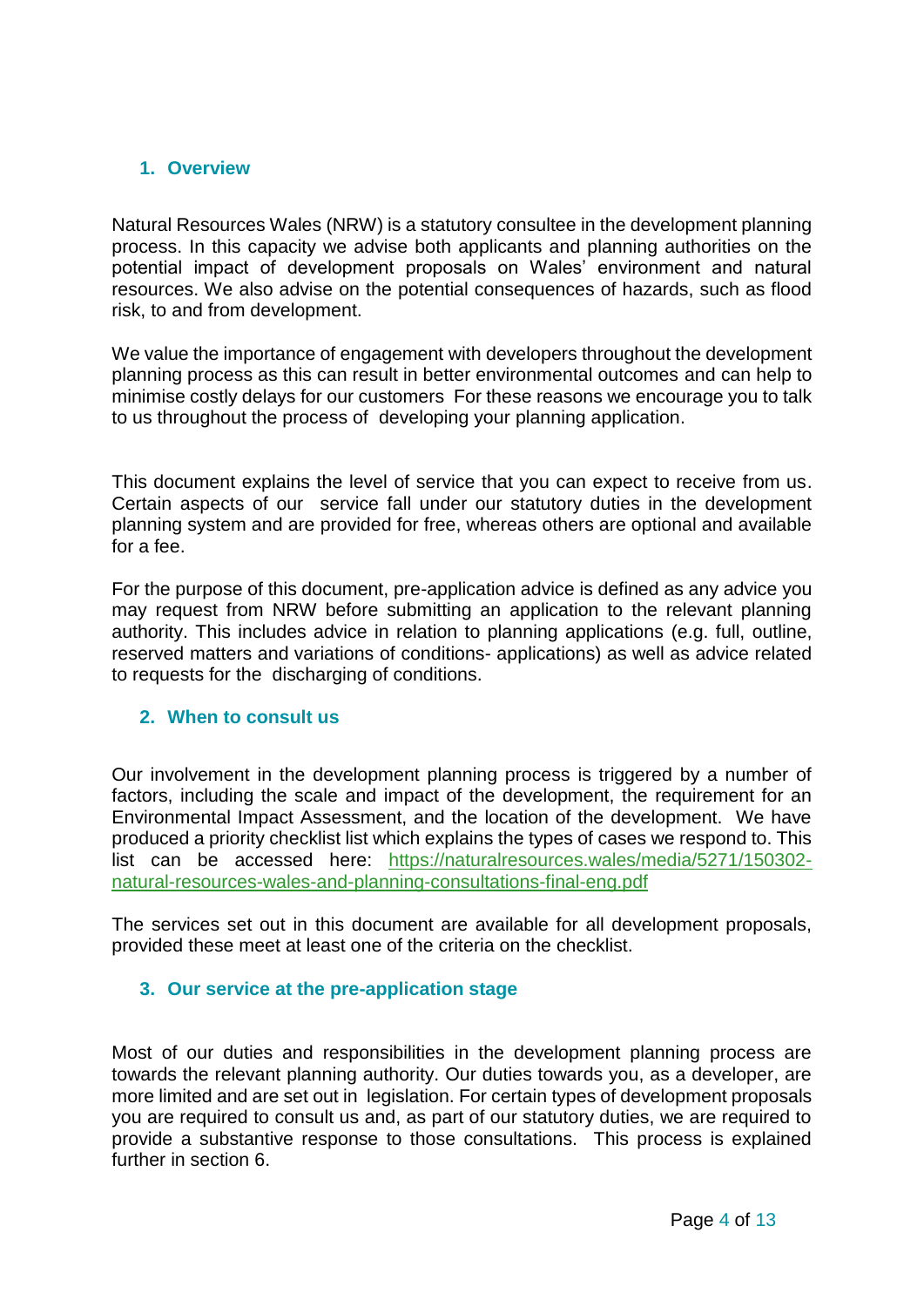As we value the importance of engagement throughout the planning process, we can provide you with additional advice on a discretionary basis, which includes the following:

- 1. A free preliminary opinion
- 2. The charged Discretionary Planning Advice Service (DPA Service)

There is no obligation on you to use any of these discretionary services, but these are is offered as an option to allow you access to more detailed advice throughout the planning process.

The table on the next page shows which aspects of our service are available for free and for which there is a charge. It also shows the scope of our statutory duties. Section 4-6 explain in more detail what is provided at each stage and also describe the process for requesting the different types of advice that NRW offers.

When deciding what level of service your development would benefit from, it is worth considering that our statutory duties to provide a response to you as a developer apply at a stage where your application will already be developed in some detail. If you require input from us at an earlier stage which goes beyond our free preliminary opinion you have the option of making use of our charged DPA Service.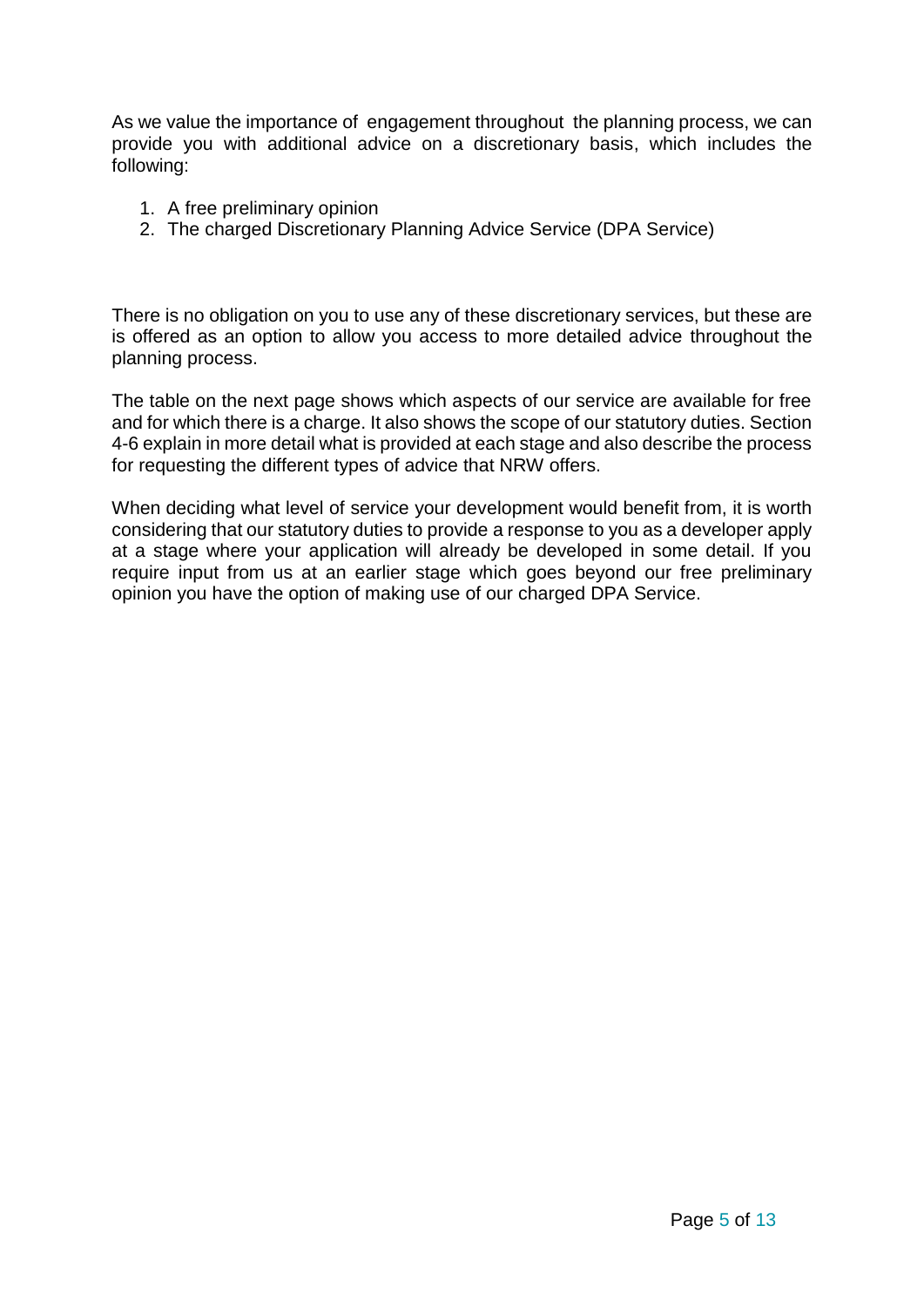| <b>Preliminary opinion (free)</b>                                                                                                                                                                                                                                                                                                                                                                                                                                                             | Discretionary planning advice service<br>(charged)                                                                                                                                                                                                                                                                                                                                                                                                                                                                                                             | Our statutory advice (free)                                                                                                                                                                                                                                                                                                                                                                                                                                                                                                                                                                                                                                                                                                                                                                                                                                                                                                                                                                                                                                                                                                                                                                                                        |
|-----------------------------------------------------------------------------------------------------------------------------------------------------------------------------------------------------------------------------------------------------------------------------------------------------------------------------------------------------------------------------------------------------------------------------------------------------------------------------------------------|----------------------------------------------------------------------------------------------------------------------------------------------------------------------------------------------------------------------------------------------------------------------------------------------------------------------------------------------------------------------------------------------------------------------------------------------------------------------------------------------------------------------------------------------------------------|------------------------------------------------------------------------------------------------------------------------------------------------------------------------------------------------------------------------------------------------------------------------------------------------------------------------------------------------------------------------------------------------------------------------------------------------------------------------------------------------------------------------------------------------------------------------------------------------------------------------------------------------------------------------------------------------------------------------------------------------------------------------------------------------------------------------------------------------------------------------------------------------------------------------------------------------------------------------------------------------------------------------------------------------------------------------------------------------------------------------------------------------------------------------------------------------------------------------------------|
| We will aim to provide a preliminary opinion for all<br>developments which meet one or more of the criteria<br>on our priority checklist for engagement (see section<br>2)<br>The preliminary opinion will consist of the following:<br>An indicative view on which environmental<br>considerations need to be taken into account<br>as part of your application.<br>An outline of the assessments that may be<br>required to support your application<br>For more information: see section 4 | If you would like any advice which is in addition to<br>that which is provided as part of the preliminary<br>opinion, or our statutory advice, you can request<br>this through our Discretionary Planning Advice<br>(DPA) Service. There is a fee associated with the<br>use of this service.<br>The DPA service is currently limited to the<br>following advice topics:<br>Land contamination<br>Ground water protection<br>Flood consequence assessments<br>Advice in relation to NSIPs<br>Advice in relation to DNSs<br>For more information: see section 5 | For Developments of National Significance<br>(DNS) and major developments only, you have to<br>consult us if your development meets certain<br>criteria. This is set out in legislation and is<br>explained further in section 6 of this document. In<br>return we have a duty to provide you with a<br>substantive response.<br>We will only provide one substantive<br>response per application. If you require any<br>additional pre-application advice from NRW,<br>we will refer you to the discretionary advice<br>service. For Nationally Significant Infrastructure<br>Projects (NSIP) only, we will provide a Planning<br>Act 2008 Section 42 consultation response<br>In addition, for NSIPs, which are accompanied by<br>an Environmental Statement, you can also<br>request information under Regulation 9 of the<br>Infrastructure Planning (Environmental Impact<br>Assessment Regulations) 2009<br>For all other developments, where an<br>Environmental Statement is required, you can<br>request information under Regulation 15 of the<br>Town and Country Planning (Environmental<br>Impact Assessment) (Wales) Regulations 2016<br>For more information on requesting a<br>substantive response: see section 6 |
|                                                                                                                                                                                                                                                                                                                                                                                                                                                                                               |                                                                                                                                                                                                                                                                                                                                                                                                                                                                                                                                                                |                                                                                                                                                                                                                                                                                                                                                                                                                                                                                                                                                                                                                                                                                                                                                                                                                                                                                                                                                                                                                                                                                                                                                                                                                                    |

## **NRW's services**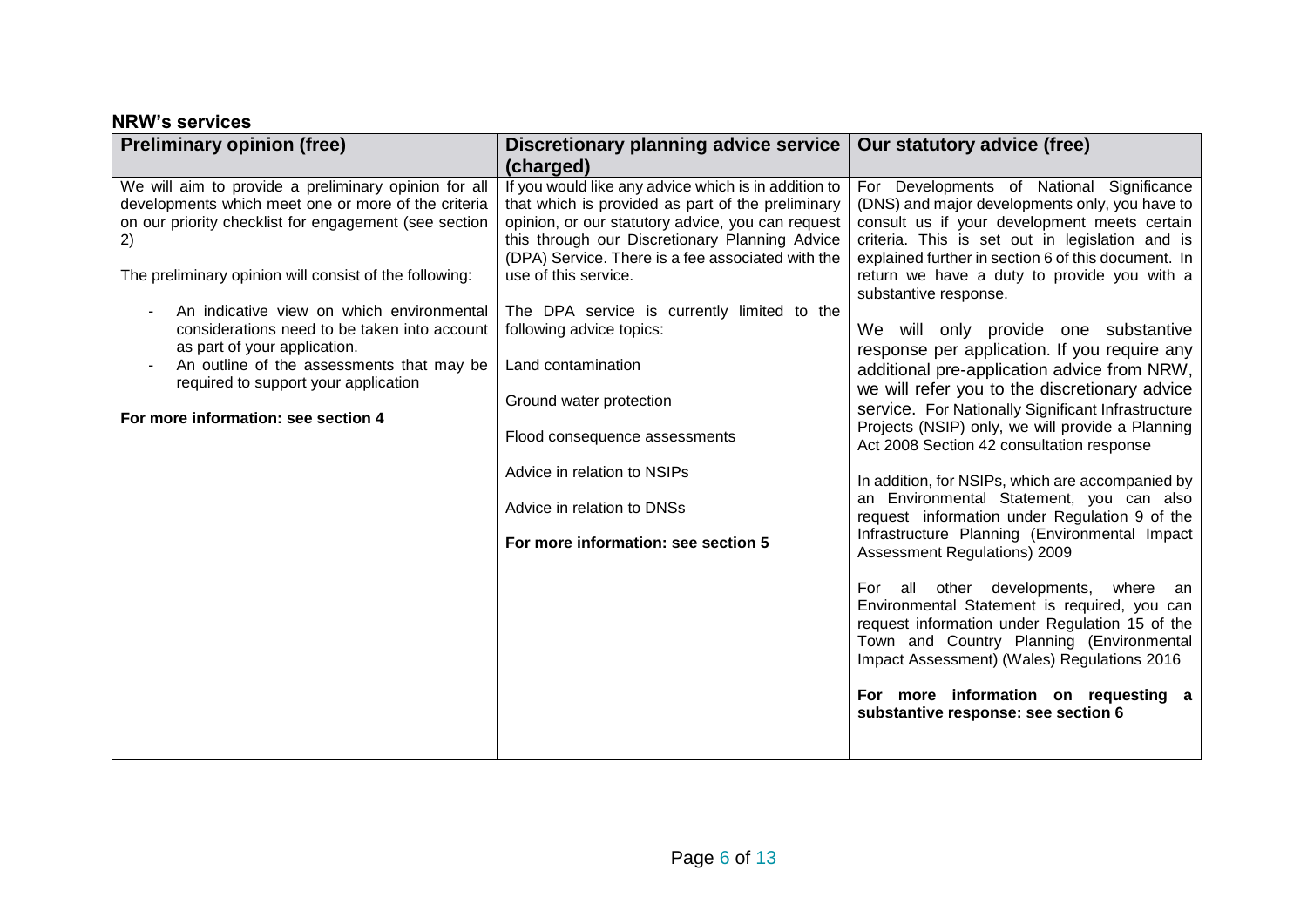## **4: Preliminary opinion**

We offer a free preliminary opinion for all development proposals which meet at least one of the criteria on NRW's checklist for engagement<sup>1</sup>. As part of this we will aim to provide you with the following:

- An indicative view on which environmental considerations listed on our Checklist need to be taken into account as part of your application. You can find this checklist here: [\(https://naturalresources.wales/media/5271/150302-natural-resources-wales](https://naturalresources.wales/media/5271/150302-natural-resources-wales-and-planning-consultations-final-eng.pdf)[and-planning-consultations-final-eng.pdf\)](https://naturalresources.wales/media/5271/150302-natural-resources-wales-and-planning-consultations-final-eng.pdf)
- An outline of the assessments that may be required to support your application

You can only request the preliminary opinion once for each development that you are involved with.

## **4.1 How to request a preliminary opinion:**

We have put together a form which you can use to request a preliminary opinion. This can be accessed here:

[https://naturalresources.wales/media/681463/request-form-for-preliminary-advice](https://naturalresources.wales/media/681463/request-form-for-preliminary-advice-english.docx)[english.docx](https://naturalresources.wales/media/681463/request-form-for-preliminary-advice-english.docx)

The form explains what information we would like you to supply as part of your request. We will ask you to provide us with certain information about your proposed development, such as the development type, the site location and how you intend to address any potential environmental impacts that have been identified.

You should send this form, and all associated information, to the relevant development planning team in NRW. Annex 1 shows the contact details for each of these teams. We will aim to provide you with a preliminary opinion within 21 calendar days of receiving the form and associated information.

## **4.2 Important note for applicants**

While we will try to provide you with as much clarity as possible, you should be aware that the preliminary opinion is based on a high level assessment of environmental constraints which considers the information that was made available to us at the time of the request. It should also be noted that any advice or assistance we provide is advisory only and will not be binding, or in any restrict NRW in performing its statutory functions.

Advice that we provide at this stage should also be considered alongside the guidance that is available on our website. We will not seek to duplicate this guidance in our advice to you, so it is worth familiarising yourself with it to ensure your proposal is in line with it.

You will only be able to request the preliminary opinion once for each proposed development. If you require any advice in addition to that, you have the option of making use of our charged DPA Service.

1

<sup>1</sup> [https://naturalresources.wales/media/5271/150302-natural-resources-wales-and-planning-consultations](https://naturalresources.wales/media/5271/150302-natural-resources-wales-and-planning-consultations-final-eng.pdf)[final-eng.pdf](https://naturalresources.wales/media/5271/150302-natural-resources-wales-and-planning-consultations-final-eng.pdf)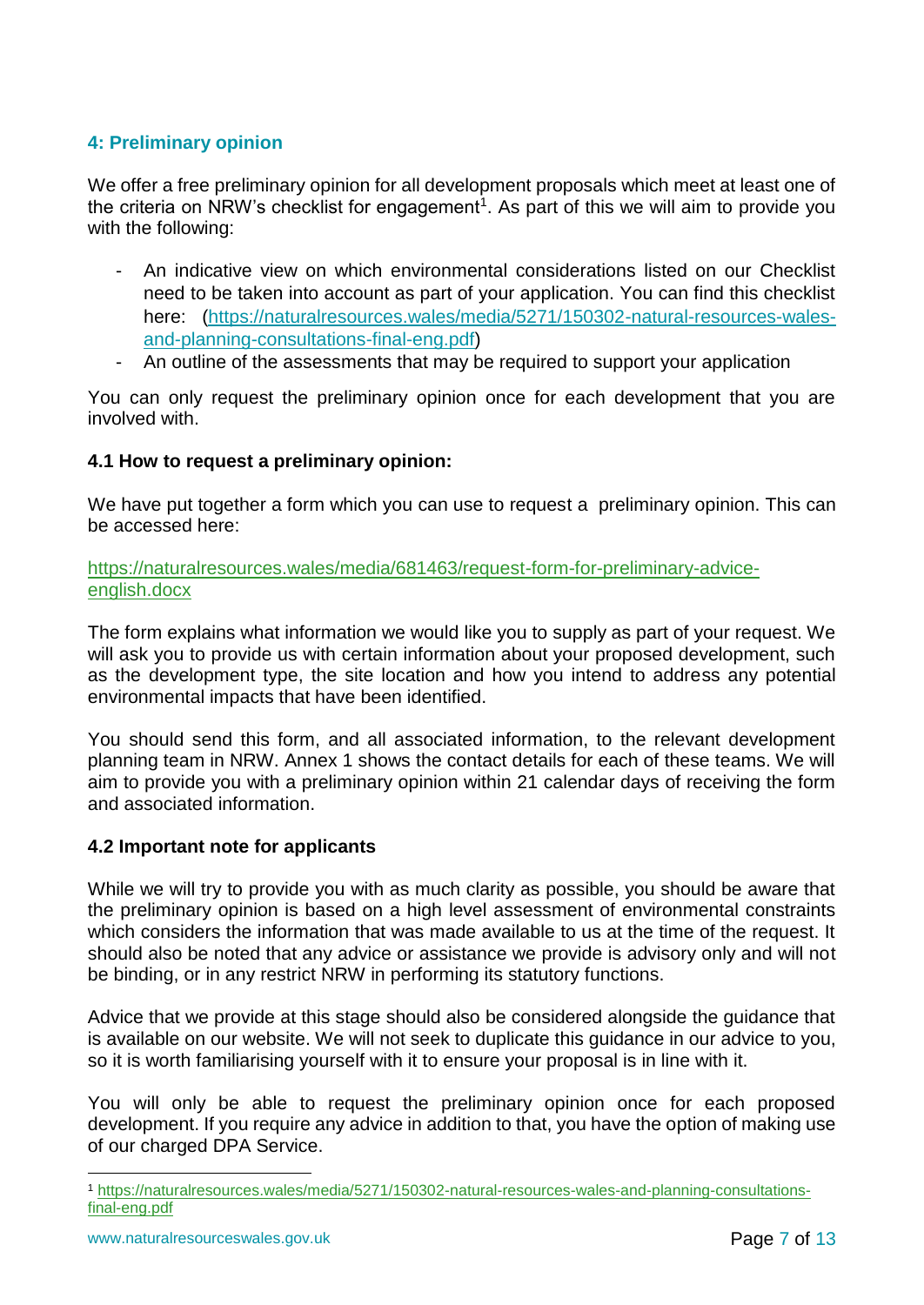## **5. The Discretionary Planning Advice Service (DPA Service)**

You can use the charged DPA Service if you wish to access more extensive advice than we can provide as part of either our statutory advice (section 6) or preliminary opinion (section 4).

The service is currently limited to advice on a small number of topics and development types. Over time we intend to roll out this service to cover other areas which are relevant to our role within the planning system. Section 5.1 provides more detail about what is covered by the DPA Service.

The DPA service only covers advice where we are not the decision maker. If you require advice that is related to an NRW permit or license, this can be requested separately by following this link:

#### <https://naturalresources.wales/permits-and-permissions/?lang=en>

All work undertaken as part of the DPA will be of an advisory nature only. For example, we can provide advice on the contents of a Flood Consequence Assessment, but it will be up to you to prepare the report and undertake the assessments.

## **5.1. Scope of the DPA service**

The following types of advice can currently be provided as part of the DPA service:

## **Advice related to land contamination**

As part of the DPA service we can:

- Evaluate preliminary risk assessments and interpretive site investigation reports
- Evaluate detailed quantitative risk assessments (DQRA)
- Evaluate piling risk assessment reports
- Evaluate remediation options appraisal, remediation strategy, and verification reports

#### **Ground water protection**

As part of the DPA Service we can:

- Provide advice on requirements to meet our groundwater protection position statements.
- Evaluate submitted groundwater risk assessments

#### **Flood consequence assessments**

As part of the DPA Service we can:

- Review the Flood Consequence Assessment (FCA)
- Review the hydrology report
- Review of the hydraulic river/ tidal models used in the FCA

## **Advice relating to NSIPs and DNSs**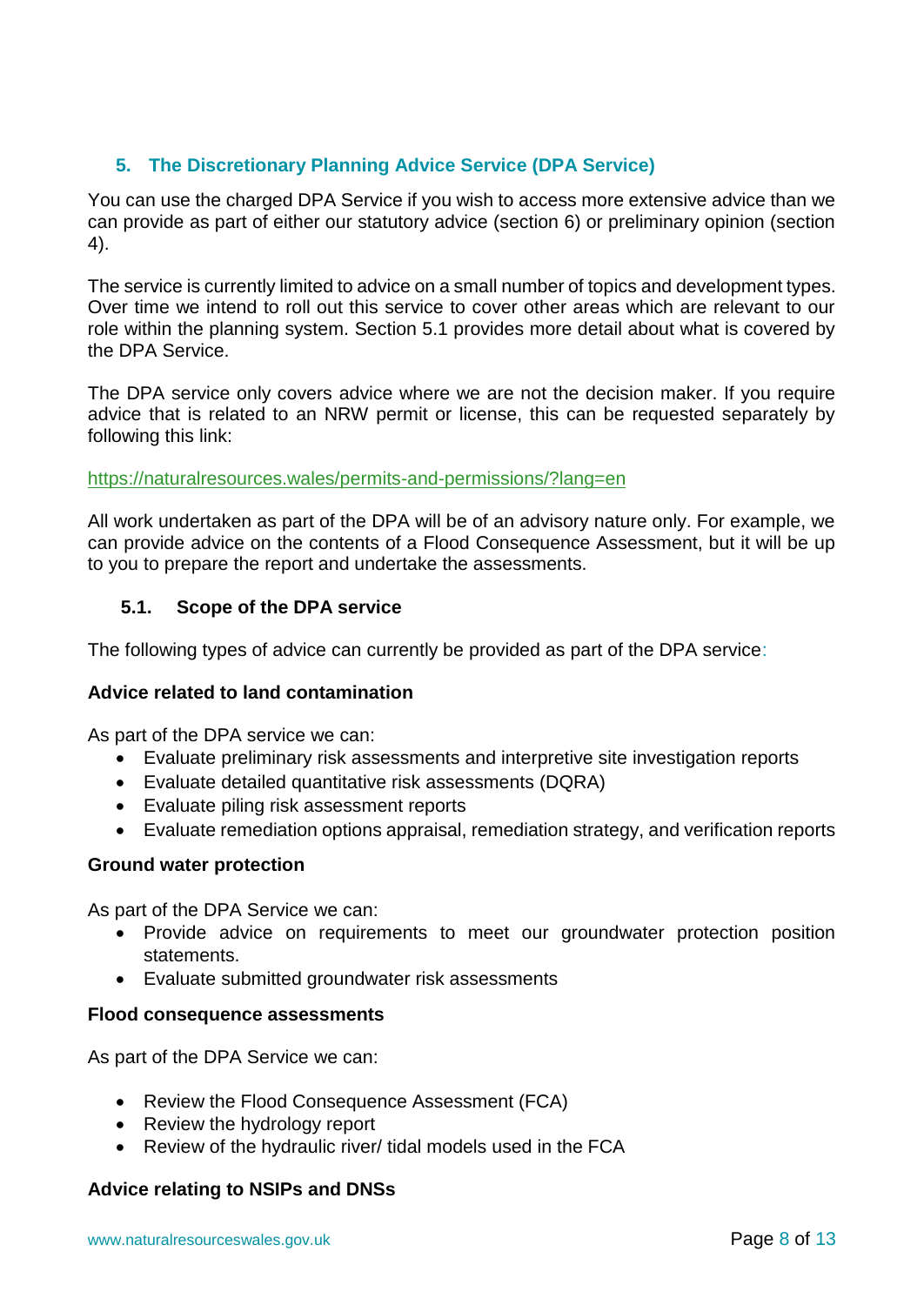In addition to the above, we can provide advice on a number of additional topics for NSIPs and DNSs. Examples of the advice we can provide as part of the charged DPA service for these cases include advice on Environmental Impact Assessments, Habitat Regulations Assessments, and species surveys.

## **5.2 Charges**

There is a charge associated with the use of the DPA service, which has been set at £125 per hour. VAT will be charged in addition to this, where applicable.

While we will generally charge for our advice by the hour, in some cases we may offer you the option of paying for dedicated staff. We can use this option if you require extensive input from NRW, which equates to at least three months- worth of advice. In cases where this is relevant, wee will discuss this option with you, to establish if it is an appropriate option for you.

The DPA is an optional, discretionary service, and there is no obligation on you to make use of this service.

## **5.3 How to request discretionary planning advice**

We have put together a form to request the charged service, which can be found here:

#### [https://naturalresources.wales/media/681461/request-form-for-charged-service](https://naturalresources.wales/media/681461/request-form-for-charged-service-english.docx)[english.docx](https://naturalresources.wales/media/681461/request-form-for-charged-service-english.docx)

This form will ask you to set out what advice you want to request from us and your preferred timescale for delivery. **Please allow at least 30 days for the work to start, from the date on which you return the form.** You should return the form and all documents associated with it to the relevant team. Annex 1 sets out the contact details for each of the teams.

Please note that if your request is for a meeting, you should also supply copies of any documents that are relevant to this meeting. To enable a meaningful discussion, NRW may need to review these documents prior to the meeting and where this is the case, we will reflect this in our cost estimate.

Based on the information provided, we will respond to you in one of the following ways:

- If we have received all the information required and are able to provide the service, we will put together a quotation for the work. This will set out the scope of the work that we will undertake for you and an estimate of the time required to do this, as well as the costs associated with the work.
- If we are unable to provide the advice as part of the DPA Service, or require further information from you, we will notify you.

In either case, we will aim to provide you with a response within 21 calendar days of receiving the form.

If you decide to make use of our DPA service, you should return a signed copy of the quotation to the NRW case manager, after which work can commence.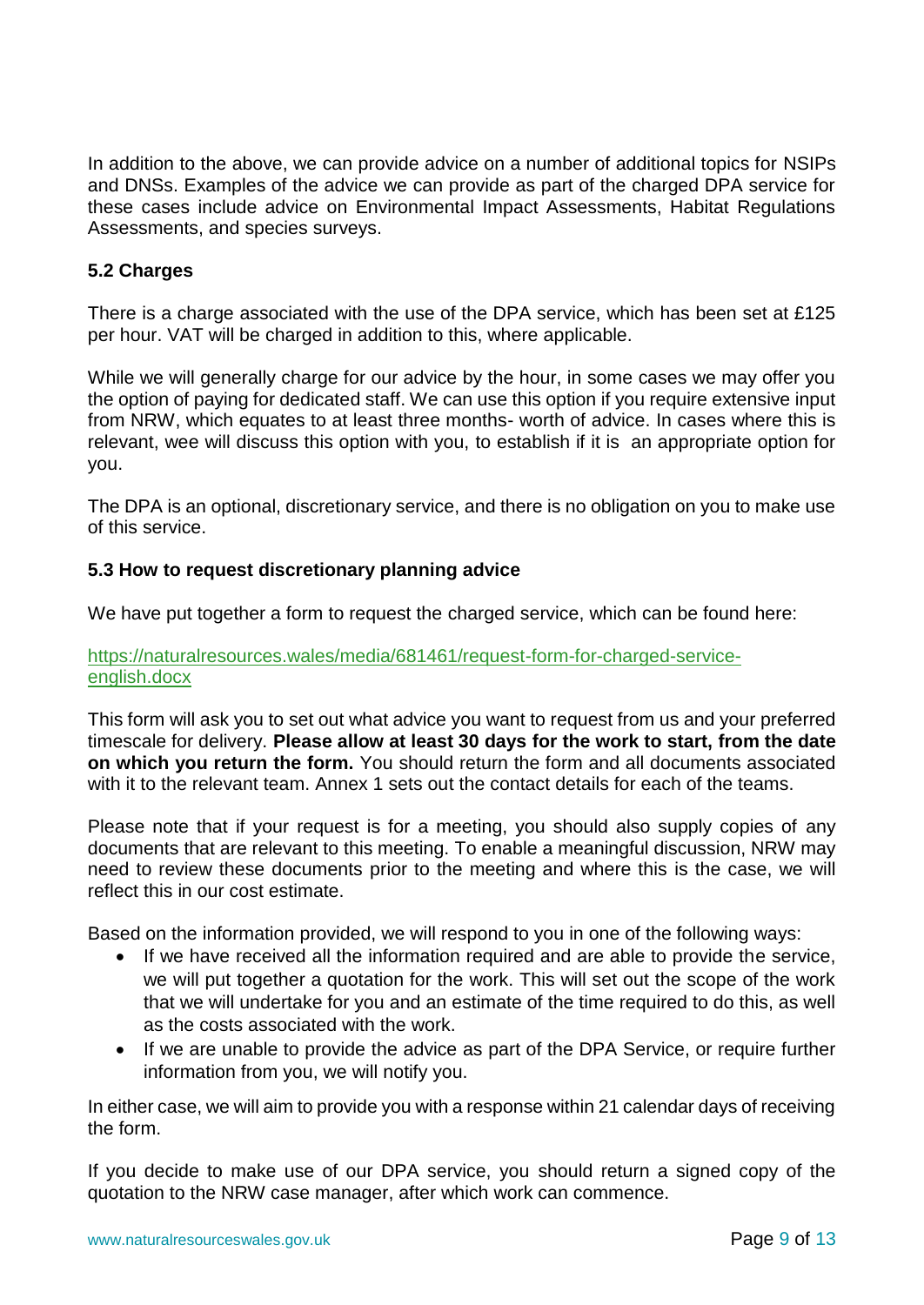### **5.4 Using the DPA service for advice on NSIPs, DNSs and other complex developments**

If you are working on a particularly large or complex development, such as an NSIP, DNS or certain types of marine development, we may need to hold more extensive discussions with you to agree the scope of the work that you want us to deliver. As part of this, we may ask you to draw up a detailed programme of work, which we will use to asses if we have sufficient capacity to provide the requested service. As a general rule we will not charge for any meetings that may be required to negotiate a charging agreement.

For large and complex developments it can take significantly longer than 21 days to provide you with an estimate of costs. If you are considering using the DPA service for such a project, we would recommend you start discussions with us as early as possible, to avoid delays during later stages of the planning process.

#### **5.5 Important note for applicants**

The use of the DPA service will be on a contractual basis. You can access a copy of the full Terms and Conditions under which the scheme is offered here:

[https://naturalresources.wales/media/681669/standard-terms-and-conditions-nrw-as](https://naturalresources.wales/media/681669/standard-terms-and-conditions-nrw-as-statutory-consultee.pdf)[statutory-consultee.pdf](https://naturalresources.wales/media/681669/standard-terms-and-conditions-nrw-as-statutory-consultee.pdf)

The DPA service is a discretionary service. While we will aim to meet demand for the service, there may be times where our capacity to do so is limited. In those instances, we reserve the right to not offer the service.

For similar reasons, we cannot guarantee that we can always meet the suggested timescales for delivery. We will keep the delivery of the service under review to minimise the risk of either situation occurring.

It should be noted that any advice or assistance that we provide is advisory only and will not be binding, or in any way restrict NRW in performing its statutory functions. All advice provided by NRW will be based on the information that has been made available to us, and policies that are in place at that time.

#### **6. Our statutory advice**

In addition to discretionary advice, we also provide advice and information under our statutory duties and responsibilities in the development planning system. We provide this free of charge, but please note that we are able to recover the costs for the provision of certain types of information and may seek to do so in the future. The table on page 4 shows what is included as part of this statutory advice.

For Major Development and Developments of National Significance, you have a duty to consult us before submitting your application to the relevant planning authority if your proposal meets one or more of the criteria set out in legislation. In return, we will provide you with a "substantive response". Annex 2 explains what this covers.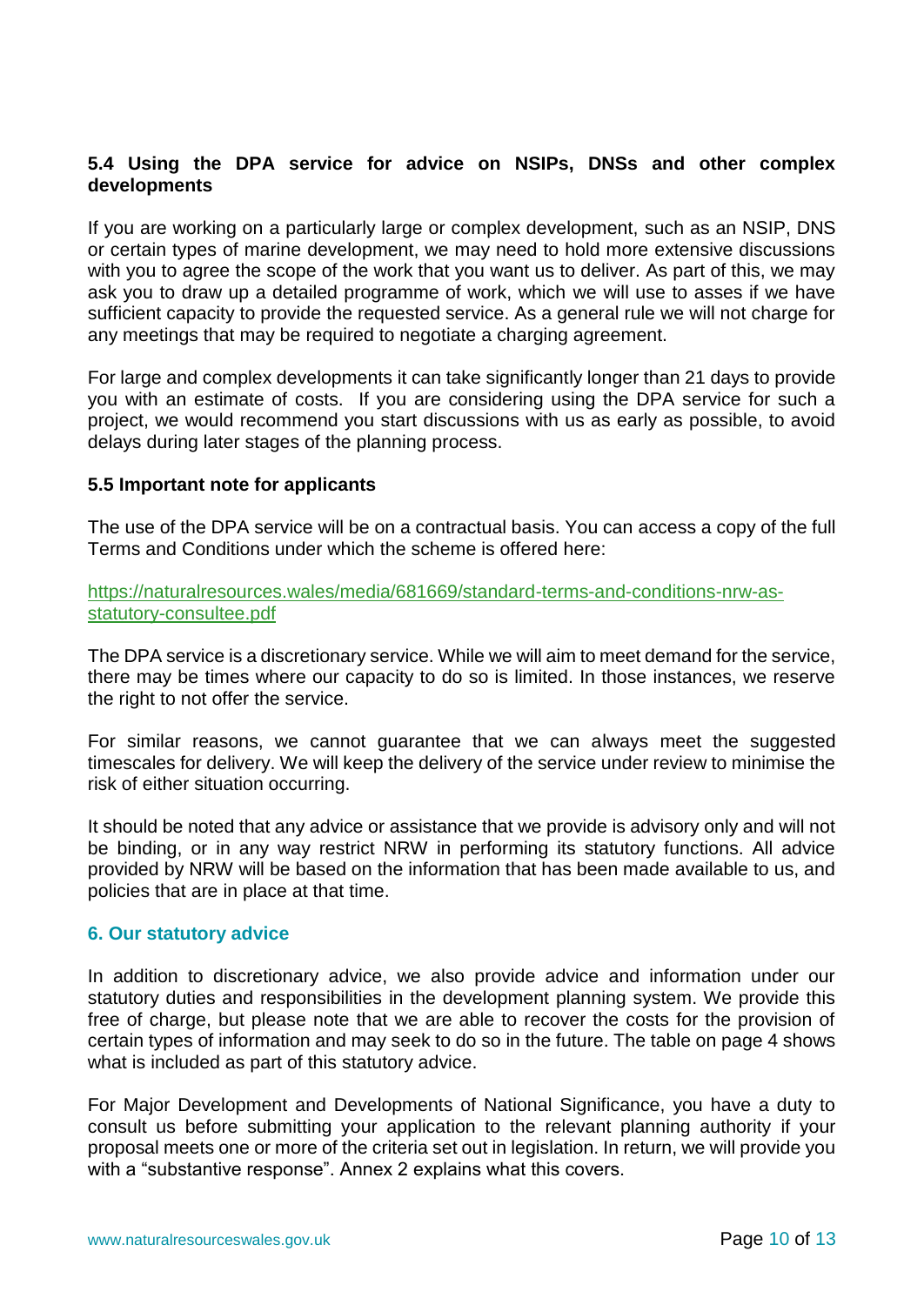We will only provide one substantive response per application. If you require any additional preapplication advice from NRW, we will refer you to the discretionary advice service.

The process for requesting a substantive response has been set out in legislation. This also sets out what information needs to be submitted alongside the request. We are only required to provide a substantive response to consultations that have been submitted in accordance with this legislation and this section provides more information on what this involves.

#### **6.1 Requesting a substantive response for Major developments**

If your development falls within the criteria of a Major Development, you will need to consult us during the pre-application stage if your proposal meets one of more of the criteria set out in the in The Town and Country Planning (Development Management Procedure) (Wales) (Amendment) Order 2016 Schedule 2 for consulting NRW.

To undertake the statutory pre-application consultation, you should use the notice set out in schedule 1C of the order, or an equivalent form.

The notice and all supporting information should be sent to the relevant Development Planning Advice Team in NRW. You can find the contact details in Annex 1. For major developments we will provide a substantive response within 28 days, or other such time as agreed between you and NRW.

#### **6.2 Requesting a substantive response for Developments of National Significance**

For Developments of National Significance, we have produced guidance which explains when and how to consult us during the statutory pre-application stage. This can be accessed here:

[https://naturalresources.wales/guidance-and-advice/business-sectors/planning-and](https://naturalresources.wales/guidance-and-advice/business-sectors/planning-and-development/advice-for-developers/developments-of-national-significance/?lang=en)[development/advice-for-developers/developments-of-national-significance/?lang=en](https://naturalresources.wales/guidance-and-advice/business-sectors/planning-and-development/advice-for-developers/developments-of-national-significance/?lang=en)

## **7. Feedback on our service**

To inform the development of our service, we may ask you to fill out a short online survey on your experience of using our DPA service.

If you experience any problems with the service, these can be raised with the designated NRW's case lead or the Senior NRW representative. You can find the contact details for the relevant staff on the quotation that we will provide you with, if you are using the charged service.

We will always aim to resolve issues amicably. The terms and conditions for the DPA service, which are available from our website , provide more information about the process that NRW will follow if issues cannot be resolved in this way.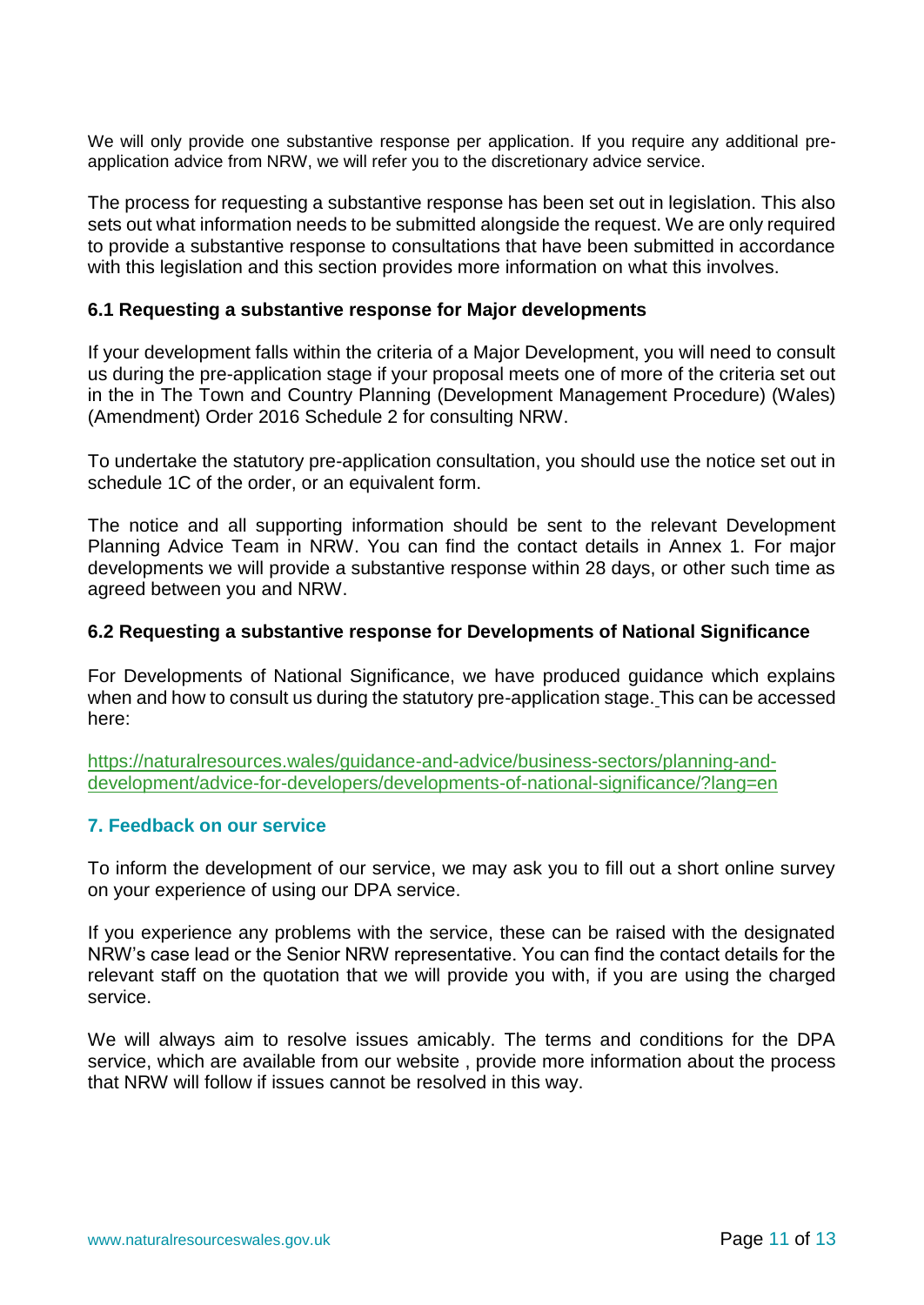## **Annex 1: How to contact us**

| For projects in Pembrokeshire,     | E-mail:                                       |
|------------------------------------|-----------------------------------------------|
| Pembrokeshire Coast National       | swplanning@cyfoethnaturiolcymru.gov.uk        |
| Park,<br>Carmarthenshire,          |                                               |
| Swansea, Neath Port Talbot and     | <b>Postal address:</b>                        |
| <b>Bridgend</b>                    | Maes Newydd                                   |
|                                    | Llandarcy                                     |
|                                    | <b>Neath Port Talbot</b>                      |
|                                    | <b>SA10 6JQ</b>                               |
| For projects in Cardiff, Newport,  | E-mail:                                       |
| Vale of Glamorgan, Rhondda         | southeastplanning@cyfoethnaturiolcymru.gov.uk |
| Taf,<br>Torfaen,<br>Cynon          |                                               |
| Monmouthshire,<br><b>Brecon</b>    | <b>Postal address:</b>                        |
| Beacons National Park, Blaenau     | <b>Rivers House</b>                           |
| Caerphilly,<br>Merthyr<br>Gwent,   | <b>St Mellons Business Park</b>               |
| Tydfil                             | <b>St Mellons</b>                             |
|                                    | Cardiff                                       |
|                                    | CF3 0EY                                       |
| projects<br>in<br>Gwynedd,<br>For  | E-mail:                                       |
| Anglesey,<br>Conwy,                | northplanning@cyfoethnaturiolcymru.gov.uk     |
| Flintshire,<br>Denbighshire,       |                                               |
| Wrexham, Snowdonia National        | <b>Postal address:</b>                        |
| Park,                              | Maes y Ffynnon                                |
|                                    | Penrhosgarnedd                                |
|                                    | Bangor                                        |
|                                    | Gwynedd                                       |
|                                    | <b>LL57 2DW</b>                               |
| For projects<br>in<br>Powys<br>and | E-mail:                                       |
| Ceredigion                         | northplanning@cyfoethnaturiolcymru.gov.uk     |
|                                    |                                               |
|                                    | <b>Postal address:</b>                        |
|                                    | <b>Welsh Government Building</b>              |
|                                    | Rhodfa Padarn                                 |
|                                    | Llanbadarn Fawr                               |
|                                    | Aberystwyth                                   |
|                                    | Ceredigion                                    |
|                                    | <b>SY23 3UR</b>                               |